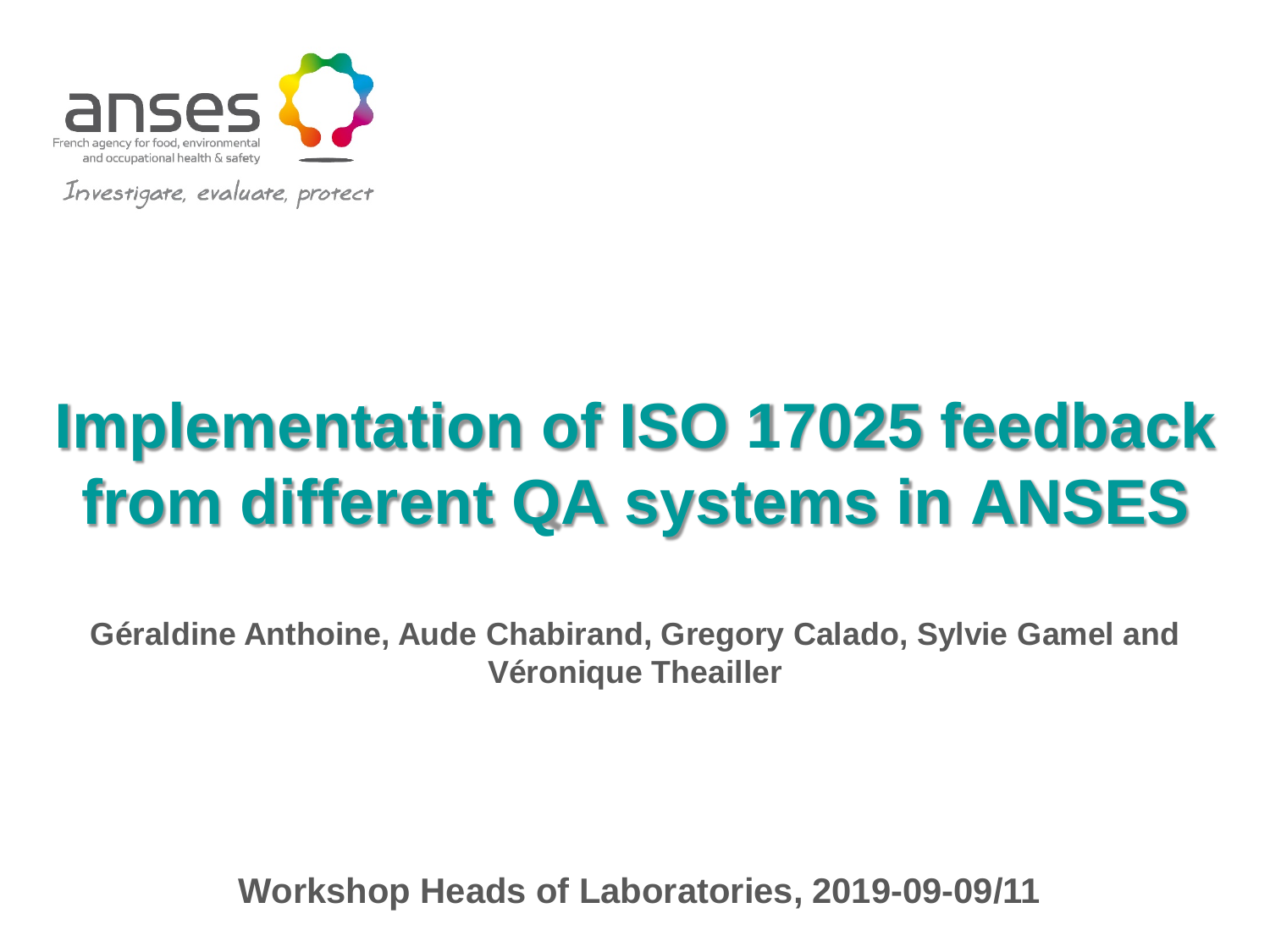

#### **Plant Health: 1 laboratory with 6 sites**

**6 different and independent QA system**

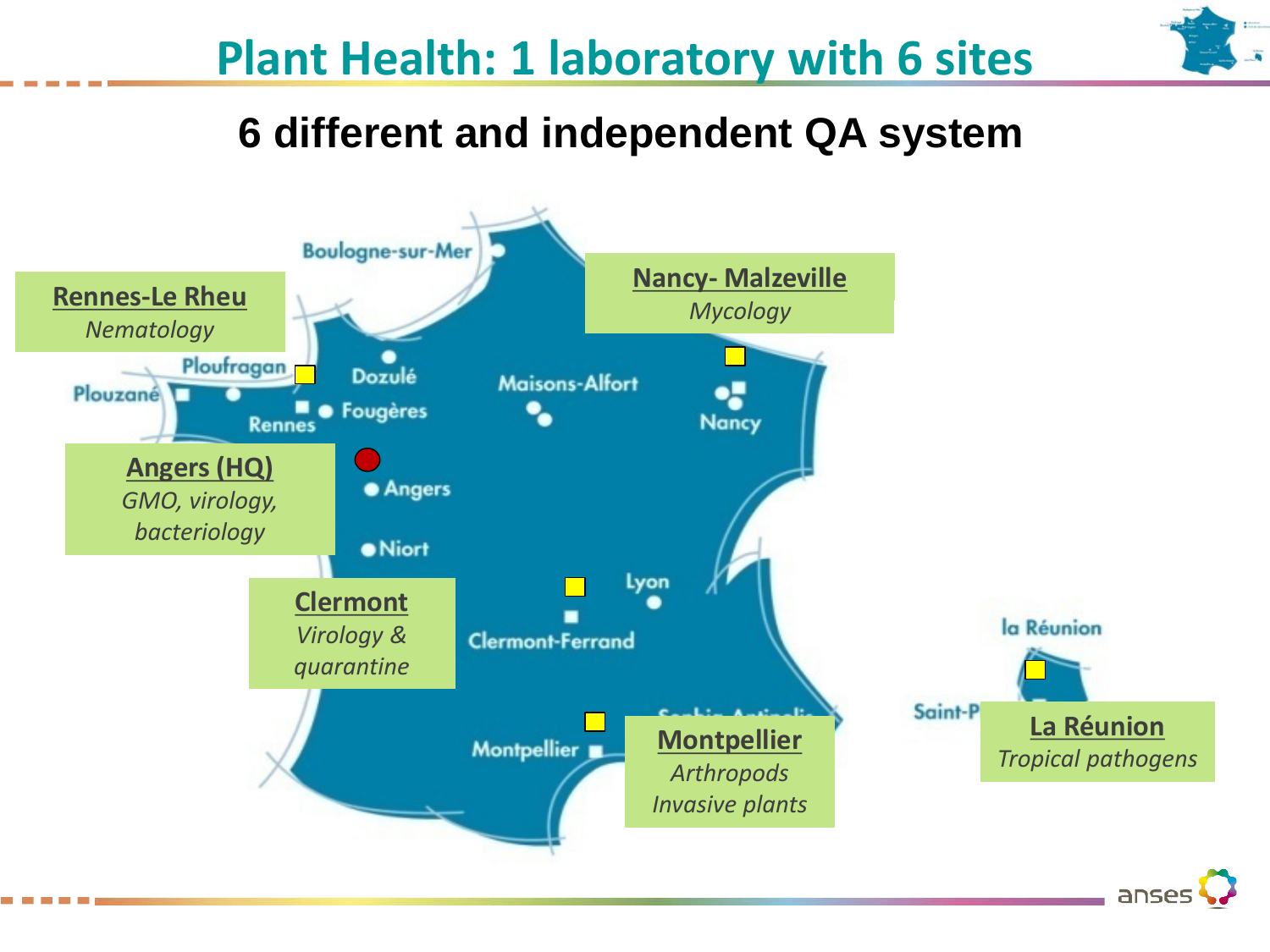### **Plan**



- 1 The new ISO 17025 main changes
- 2 Options for the management of changes
	- 2.1 Management of the transition
	- 2.2 Process approach
	- 2.3 Risk & opportunity management
	- 2.4 Control of data and information systems
	- 2.5 Complaints

**Conclusions** 

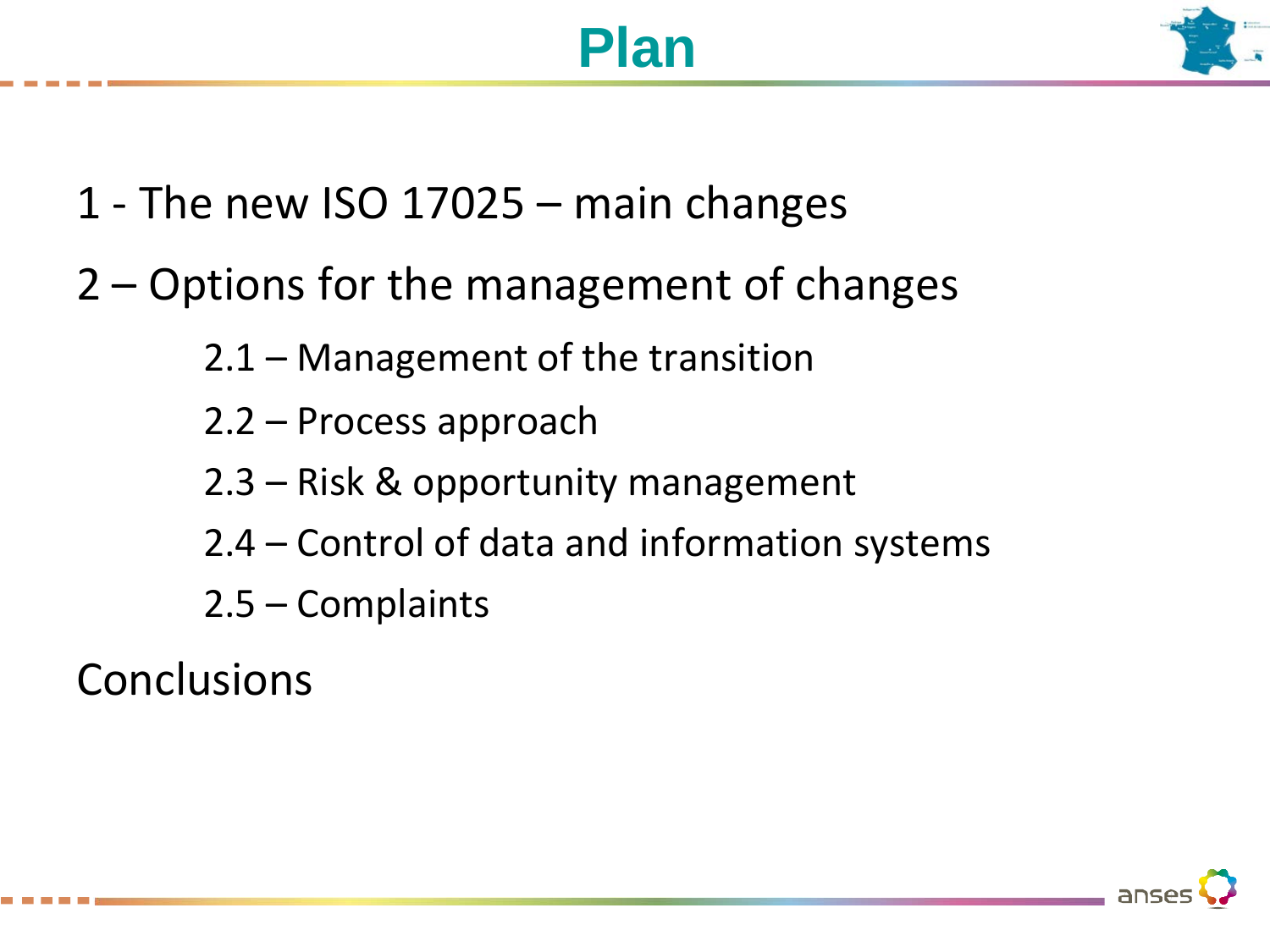

# **1 – The new ISO 17025 : Main changes**

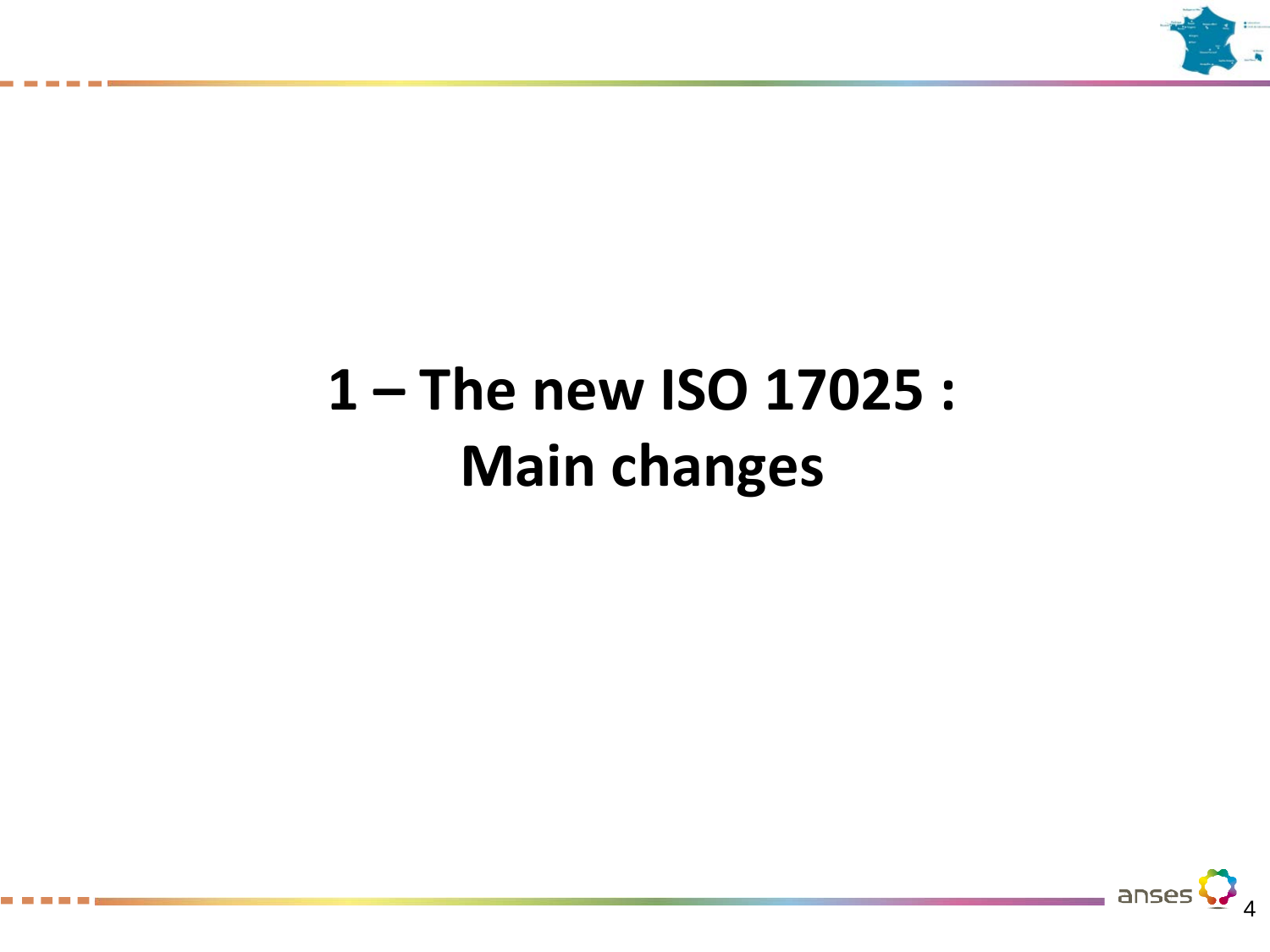### **1-Main changes identified by the laboratory**

- **Scope of the standard: laboratory activities including sampling**
- **The risk-based thinking which enables some reduction in prescriptive requirements and their replacement by performance-based requirements;**
- **A greater flexibility than in the previous version in the requirements for processes, procedures, documented information and organizational responsibilities;**
- **Emphasis on "Impartiality" vs. "Independence"**
- **Process orientation but not restricted to it (***no obligation to develop processes***)**
- **Information Technology: Risks, data integrity, confidentiality, validation of softwares, considering electronic documents**
- **New requirements for complaints, reports and management review**

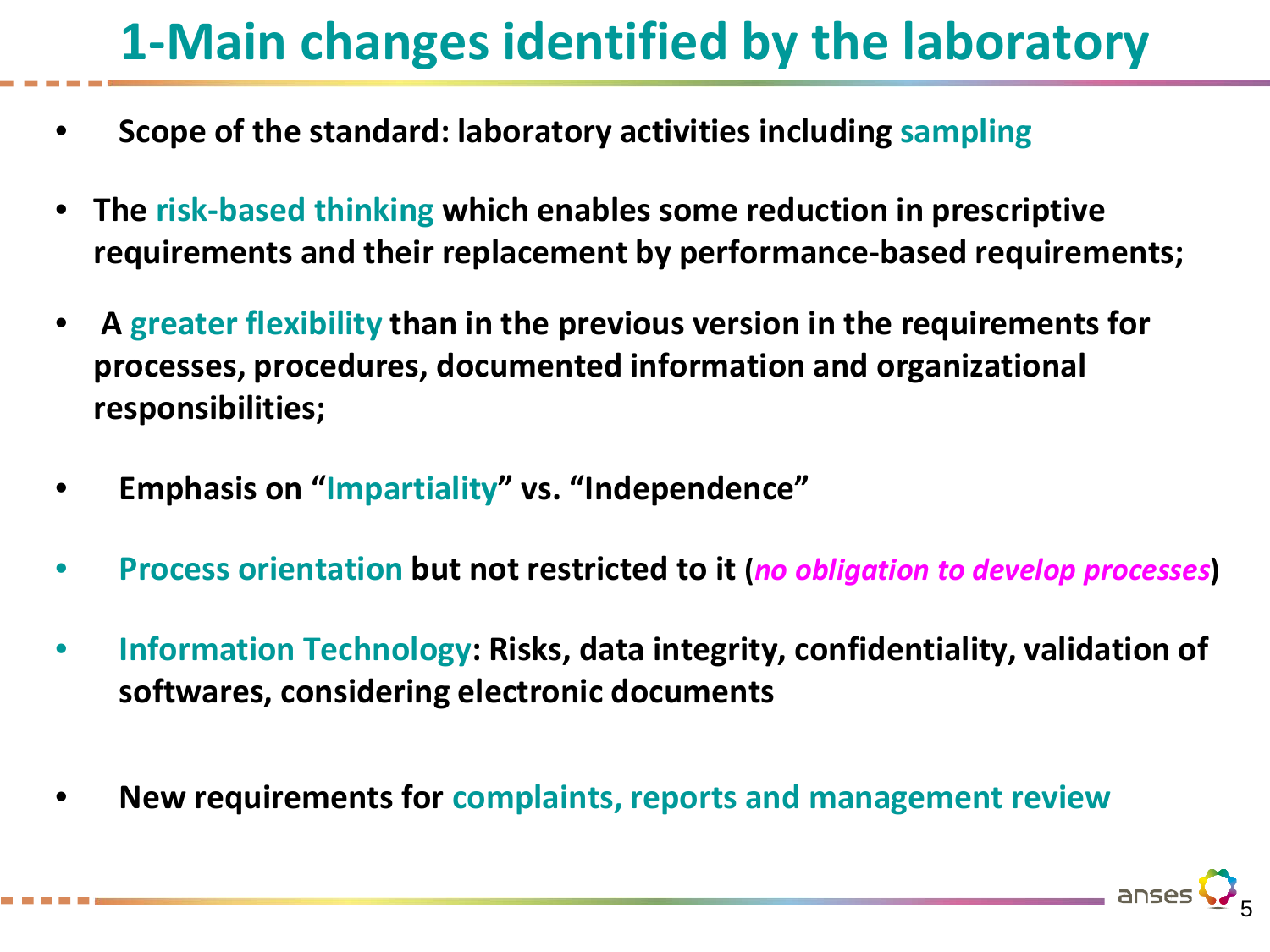

# **2 – Options for the management of changes**

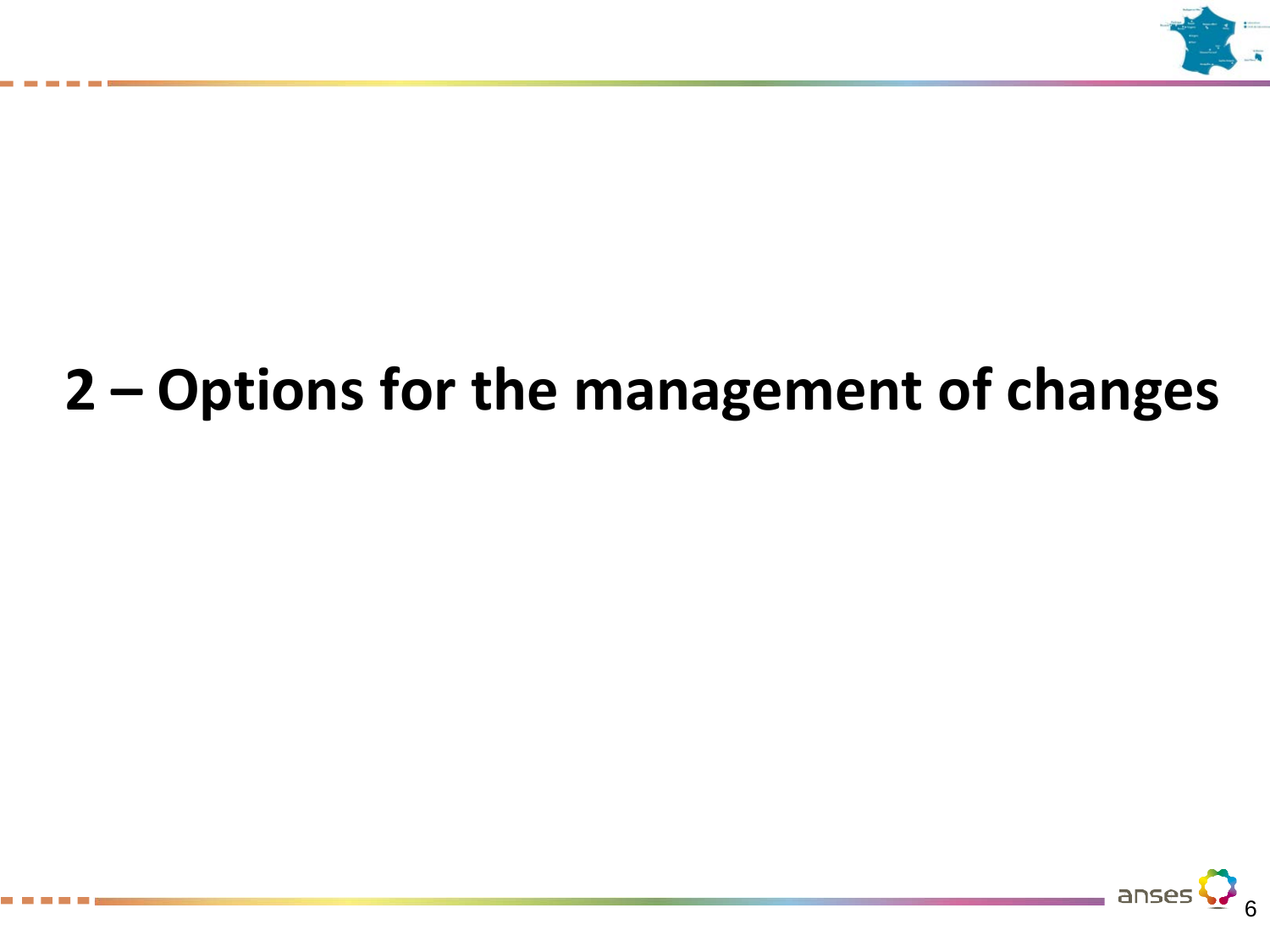### **2.1-Management of the transition**

**Comparison of requirements between new & old version of ISO 17025: identification of major impacts in our system and major issues** 

 $\checkmark$  Exploratory internal audits

 $\checkmark$  Systematic analysis of the new requirements and the provisions in place

*In the case of ANSES, benefit of the approach / developments in the 11 laboratories of the organisation.*

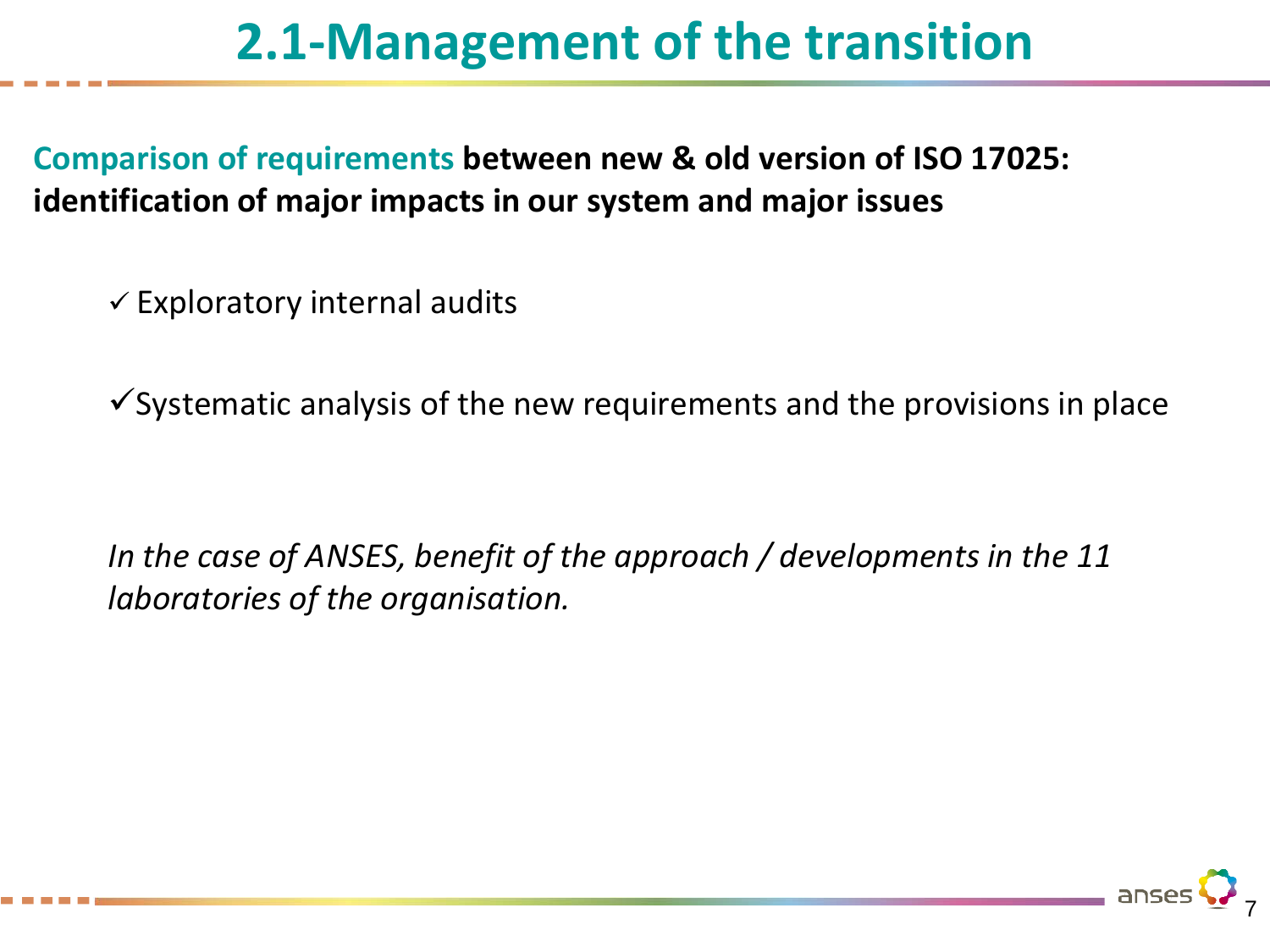### **2.1-Management of the transition**

**Comparison of requirements between new & old version of ISO 17025: identification of major impacts in the QA system and major issues** 

 $\checkmark$ Staff training

- $\checkmark$  Process approach (not obligatory)
- $\checkmark$  Risk and opportunity management
- $\checkmark$ Information systems
- $\checkmark$  External providers and their control/evaluation (e.g IT services)

 $\checkmark$ Impartiality and confidentiality (risk approach)

- $\checkmark$  Management of nonconforming work
- $\checkmark$  Complaints
- $\checkmark$  Customer relation (General conditions of analyses / test reports)

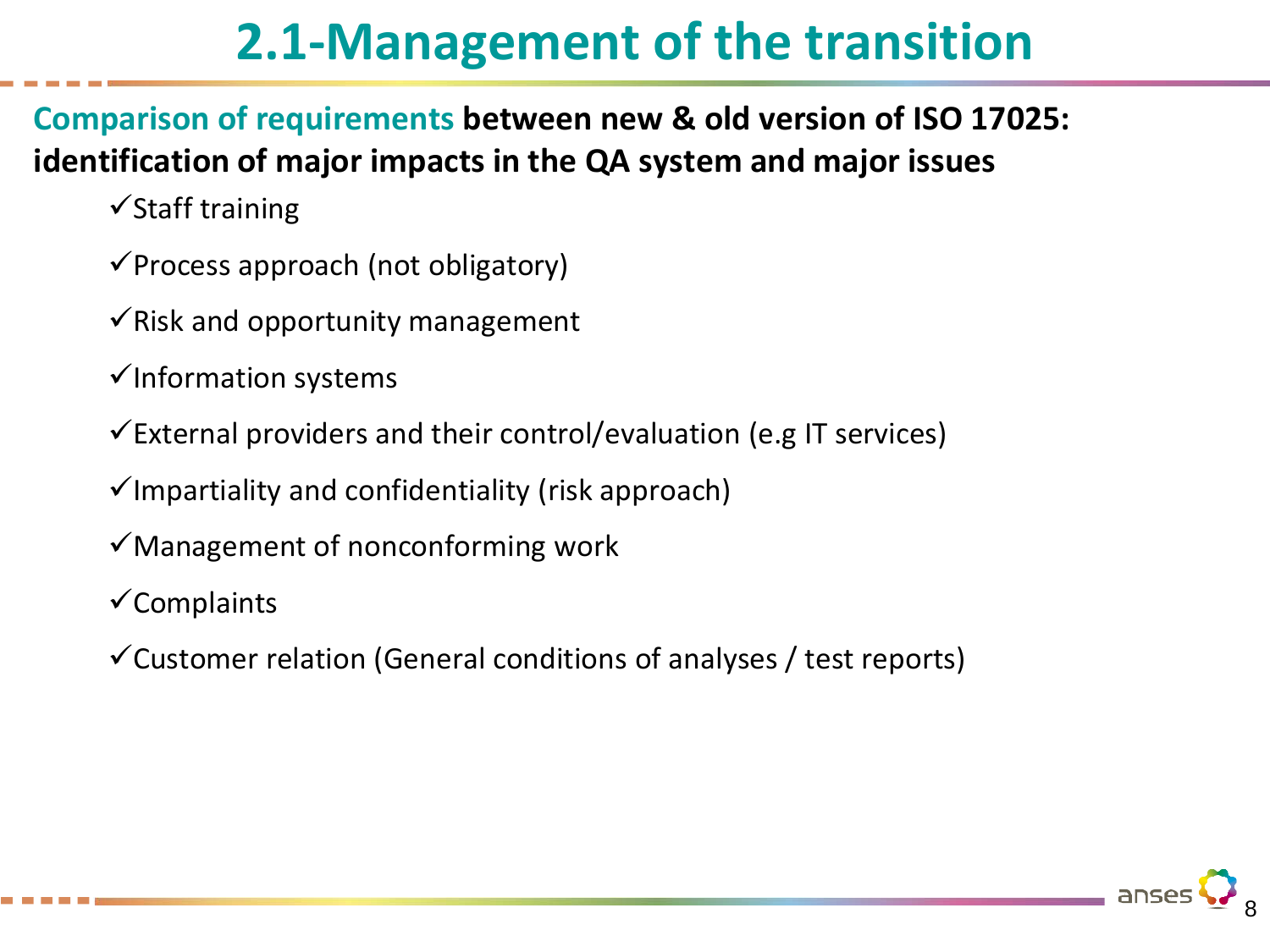### **2.1-Management of the transition**

#### **Development of a transition's action plan**

| <b>Require</b><br>ment<br>status | -S.<br>V <sub>201</sub> | ISO 17025 V2017<br>requirements                                                                                                                                                                            | Q<br>V2005 | ISO 17025 V2005<br>requirements | Lab impacts           | <b>Lab actions</b>                                                    | Delay      | <b>Effective</b><br><b>Priority implementatio</b><br>n          |
|----------------------------------|-------------------------|------------------------------------------------------------------------------------------------------------------------------------------------------------------------------------------------------------|------------|---------------------------------|-----------------------|-----------------------------------------------------------------------|------------|-----------------------------------------------------------------|
|                                  |                         | 4.00 General requirements                                                                                                                                                                                  |            |                                 |                       |                                                                       |            |                                                                 |
| evolutio<br>n                    |                         | 4.01 Impartiality                                                                                                                                                                                          |            |                                 | Incomplete provisions | Provisions should be<br>consolidated with the risk-<br>based thinking | 09/20/2018 | OK FP/001 on<br>08/31/2018 OK<br>MM/001 on<br>09/20/2018        |
| new                              | 7.09.<br>6              | The outcomes (of complaints) to be<br>communicated to the complainant shall<br>be made by, or reviewed and approved<br>by, individual(s) not involved in the<br>original laboratory activities in question |            |                                 | Incomplete provisions | Create a specific<br>procedure of the<br>complaints management        | 09/07/2018 | <b>OK</b> creation of<br>PS/060 and<br>FSE/102 on<br>04/09/2018 |

#### **Use of a GANTT chart for the transition planning and scheduling**



#### **Internal audit at mid-transition performed by a competent staff**

9

anses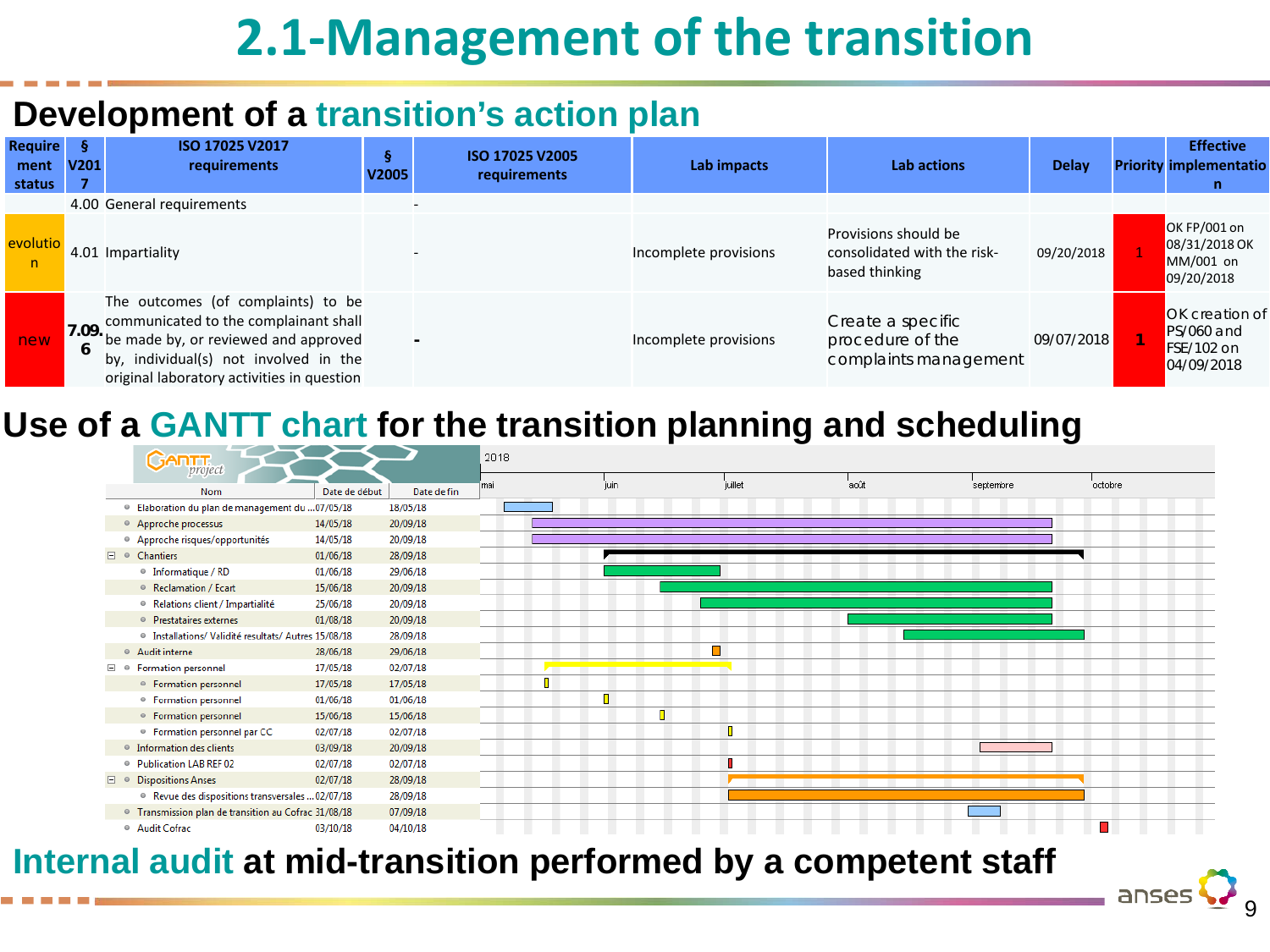### **2.2-Process approach**

- **Not a formal requirement, different options possible**
- **Process approach used to implement the risk and opportunity management**
- **Development of a process map**



anse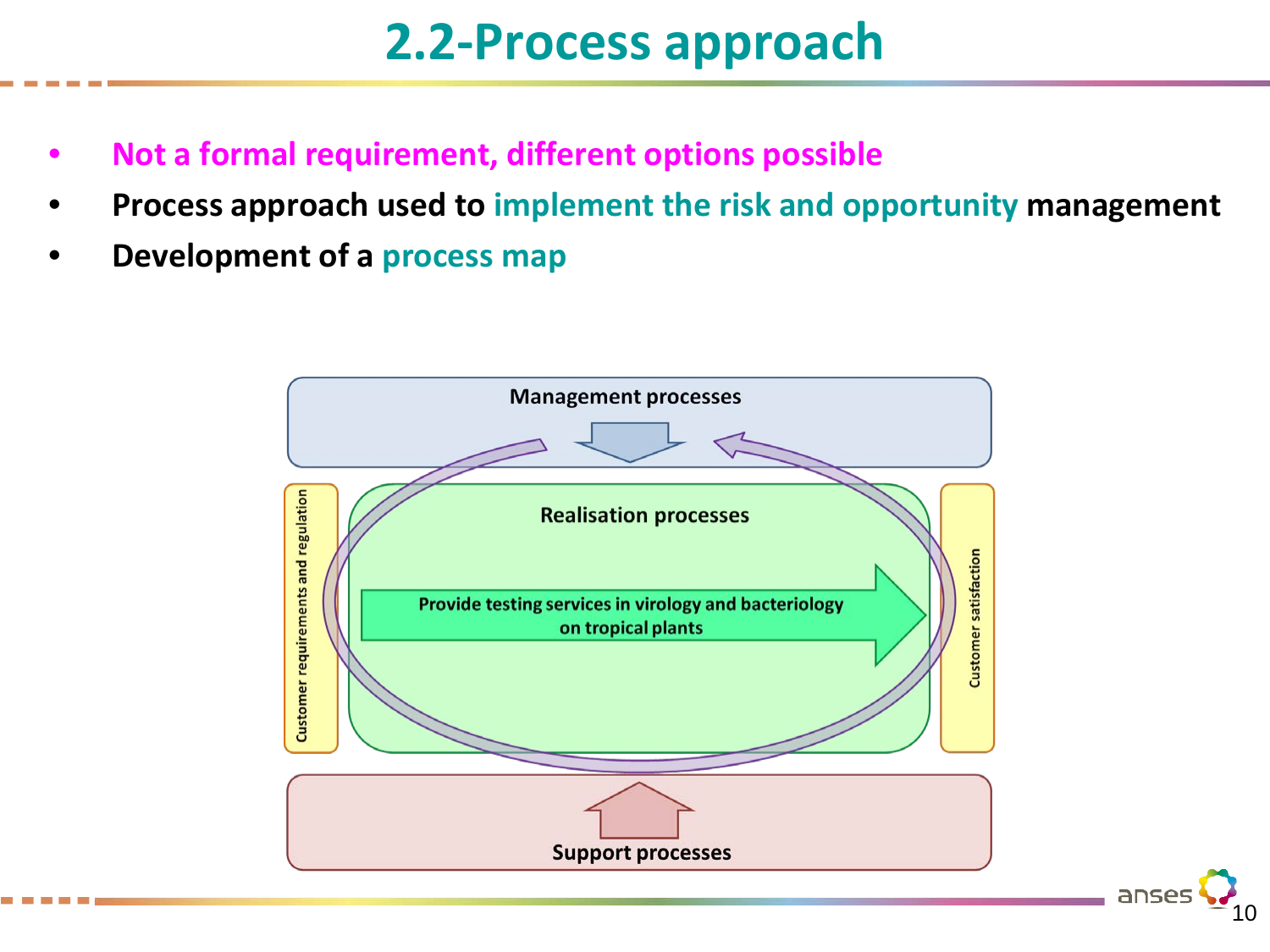### **2.2-Process approach**

- **Not a formal requirement, different options possible**
- **Process approach used to implement the risk and opportunity management**
- **Development of a process map**
- **Development of a dedicated documentation :**
	- **quality plan "process approach & risk and opportunity management"**
	- **and process description forms for each process**

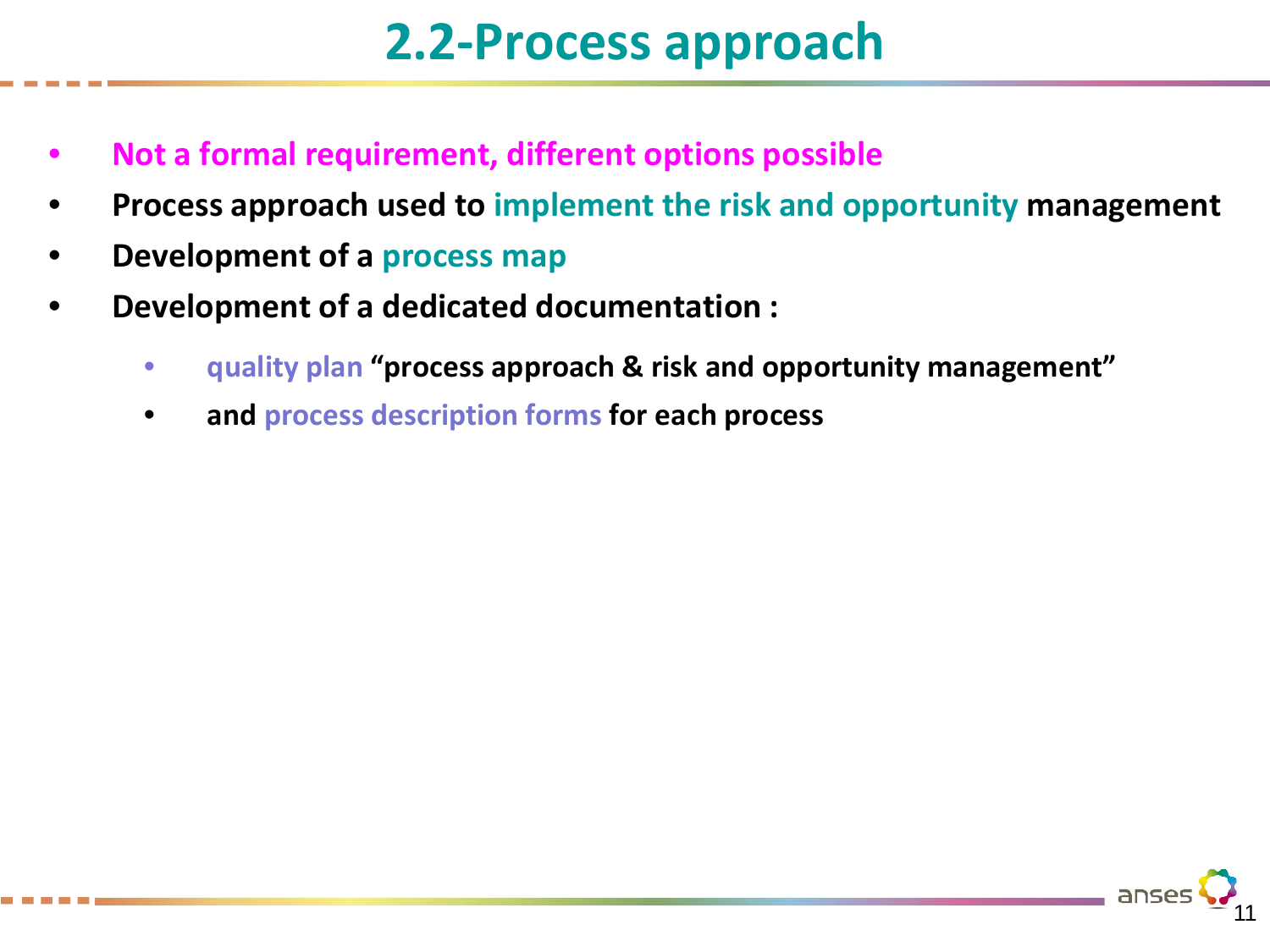### **2.3-Risk & Opportunity management**

• **Risk & opportunities are appreciated at different levels, with dedicated tools:**

> **Strategic Institution** (Anses)

**Strategic Level (Lab)** 

**Operational Level (Lab)** 

**Major risks identified** for the institution

**SWOT updated as necessary** and at a minimum for the annual management review

Analysis of data, input of process review / management review

Identification of critical points, 5M, AMDEC, others...

**Workstation/operators:** Nonconforming work, Corrective actions, **Improvement & opportunities** 

12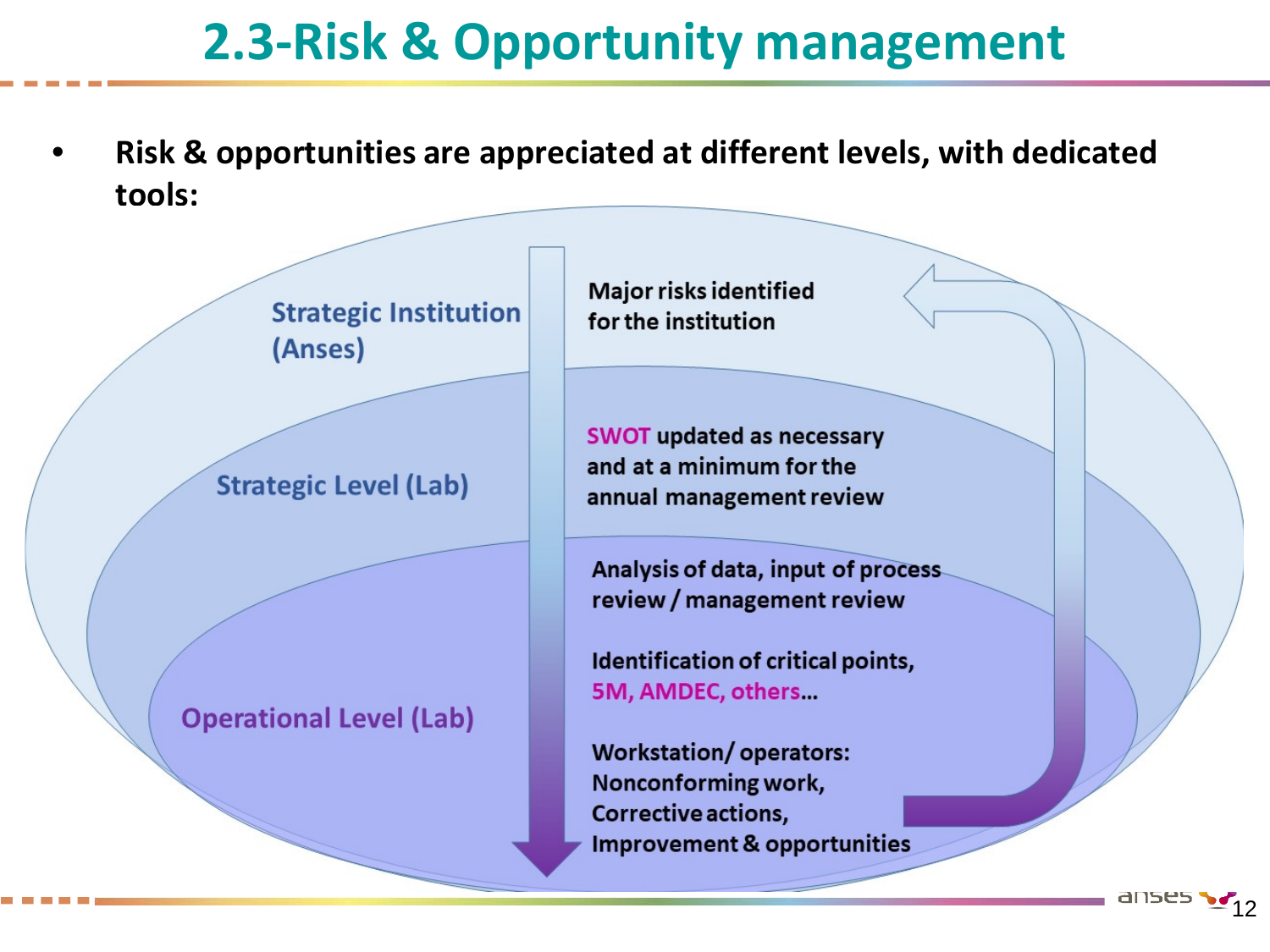### **2.3-Risk & Opportunity management**

#### **Tools used : SWOT analysis**



**=> Allows to identify topics for actions which can be implemented to control risks/threats and to promote strengths and opportunities**

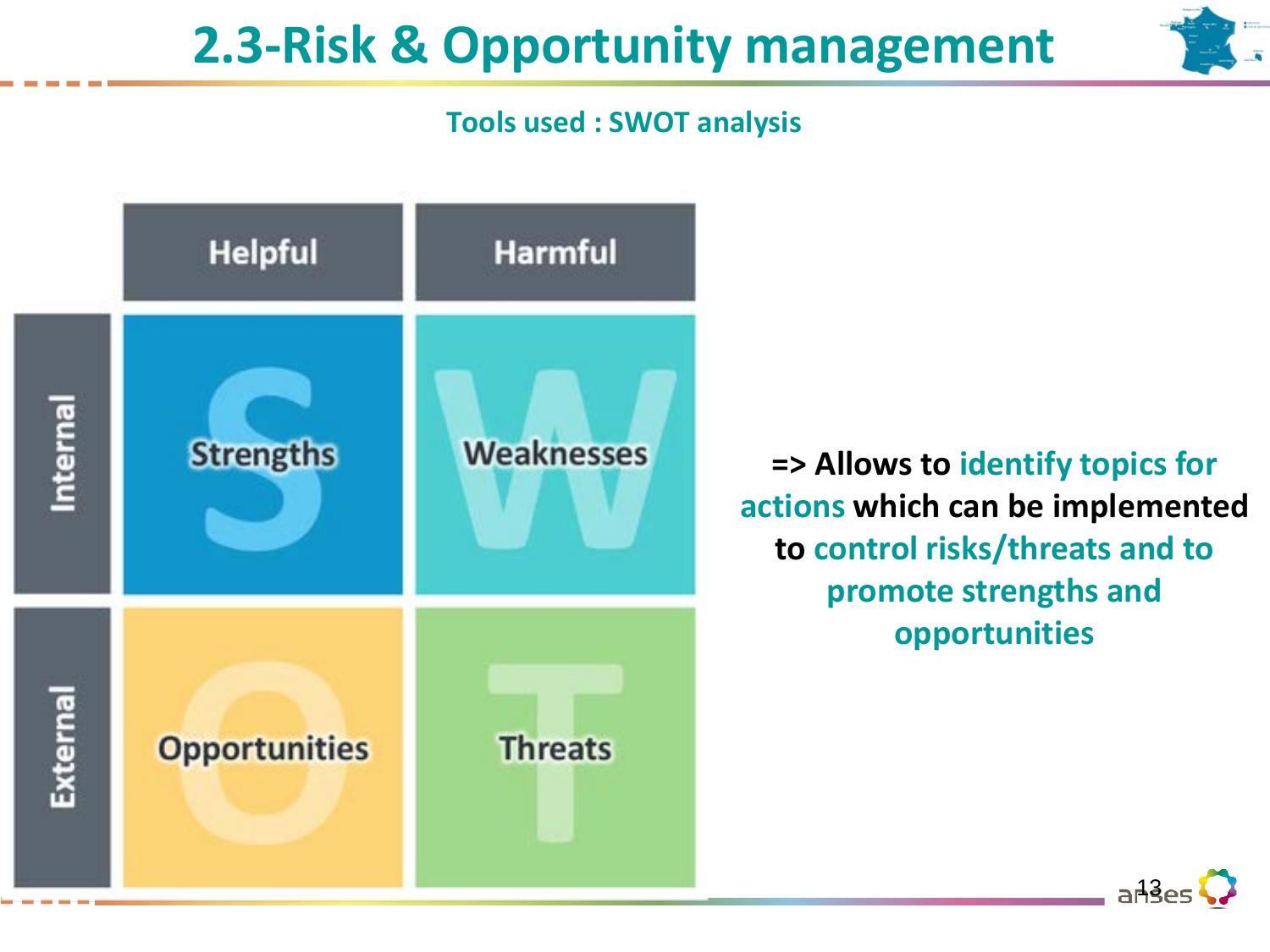### **2.3-Risk & Opportunity management**



#### **Tools used: systematic analysis / 5M (to 8M) or Ishikawa diagram**



**=> Allows to identify critical points in each analytical protocol, and to decide actions to secure the operations and results** and a Ages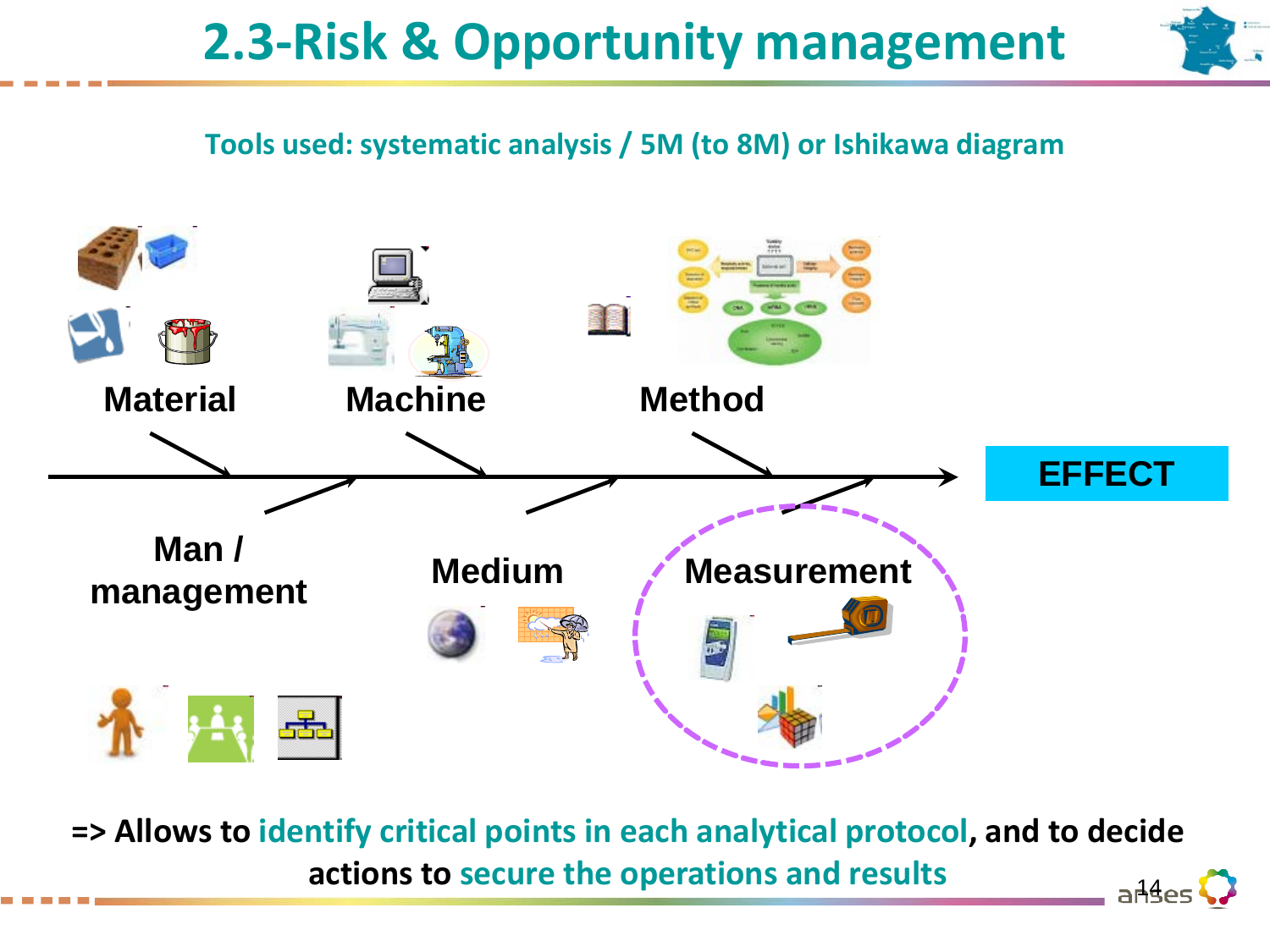

#### **Tools used : simplified FMEA (Failure Mode and Effect Analysis)**



**=> Allows to prioritise the risks**  to implement a rational strategy of actions a have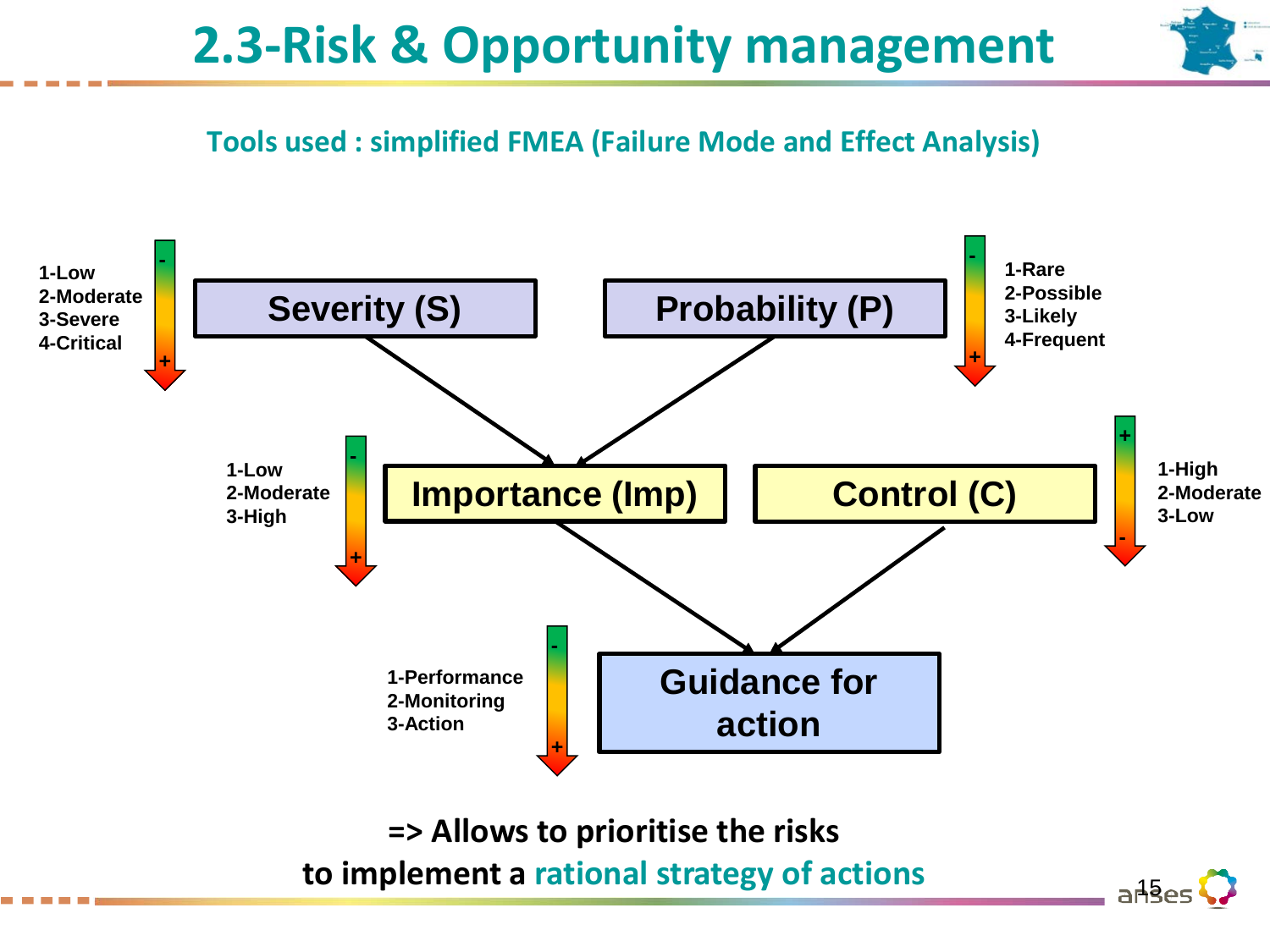

#### **Tools used : simplified FMEA (Failure Mode and Effect Analysis)**

#### **Example adapted from Nematology unit – biomolecular analysis**

| Step of the                | <b>Identified risk</b>          | Contribution to uncertainty of analysis                       | Probability | <b>Severity</b> | <b>Control</b> |
|----------------------------|---------------------------------|---------------------------------------------------------------|-------------|-----------------|----------------|
| analysis                   |                                 |                                                               | A           | G               | M              |
|                            |                                 | when adding beads                                             | Rare        | <b>Severe</b>   | High           |
|                            |                                 | during crushing step with individual pestle                   | Rare        | <b>Severe</b>   | High           |
|                            |                                 | during the distribution of reagents /buffers                  | Rare        | Severe          | High           |
| <b>Extraction</b><br>d'ADN | <b>Risk of</b><br>contamination | when opening tubes at the different steps                     | Rare        | Severe          | High           |
|                            |                                 | while transfering solutions / extraction from tubes to plates | Rare        | <b>Severe</b>   | High           |

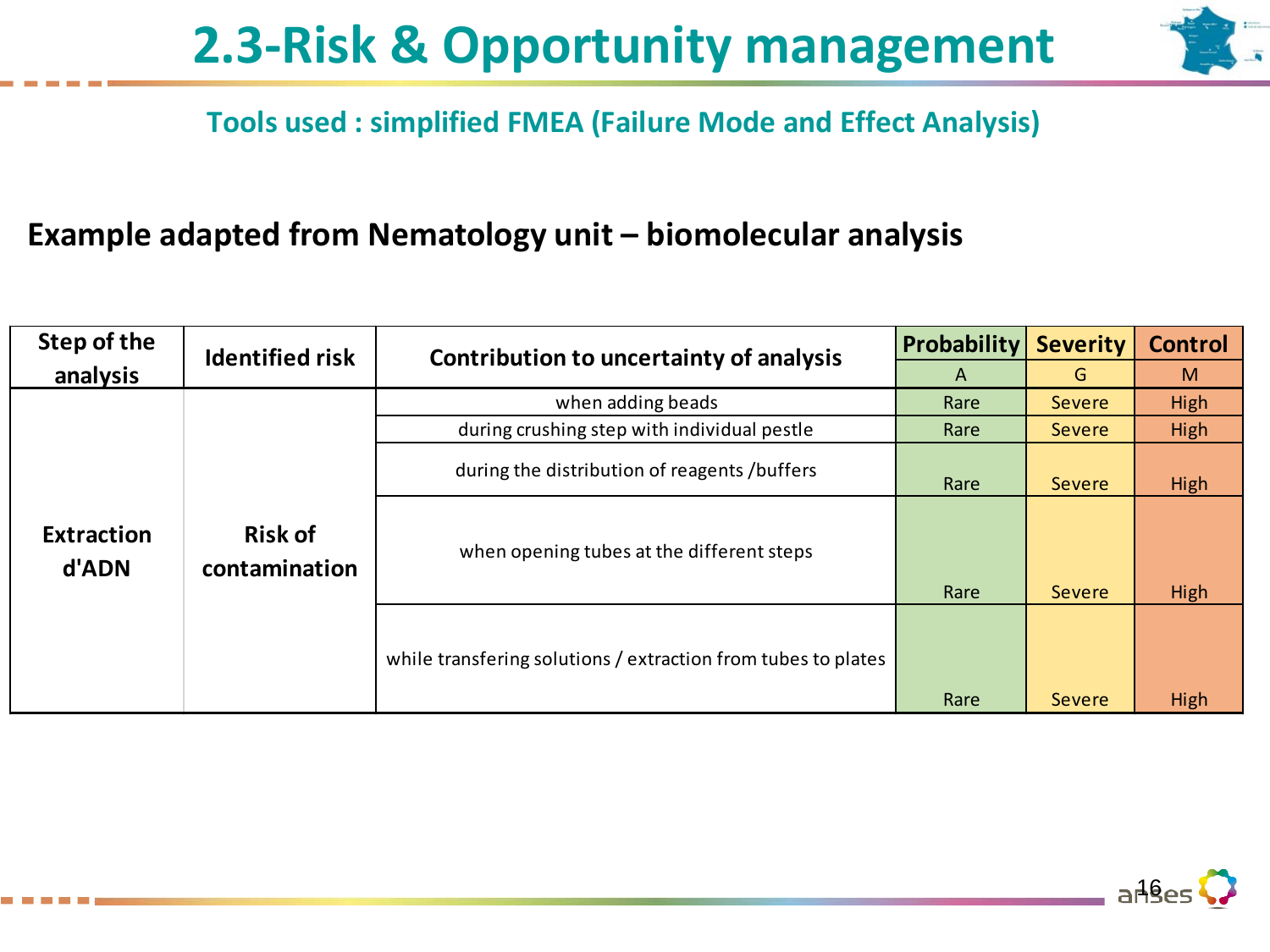

#### **Tools used : simplified FMEA (Failure Mode and Effect Analysis)**

#### **Example adapted from Nematology unit – biomolecular analysis**

| Contribution to uncertainty of analysis                       | <b>Control</b> | Description of controls in place                                     |       | <b>Guidance of action</b> |  |
|---------------------------------------------------------------|----------------|----------------------------------------------------------------------|-------|---------------------------|--|
|                                                               | M              |                                                                      | AxGxM |                           |  |
| when adding beads                                             | High           | beads added tube by tube without touching the tubes                  | 4     | Monitoring                |  |
| during crushing step with individual pestle                   | High           | Use of individual and non reusable pestle                            | 4     | Monitoring                |  |
| during the distribution of reagents /buffers                  |                | Distribution of reagent with no contact with tubes' walls; change of |       |                           |  |
|                                                               | High           | pipette tips between tubes                                           | 4     | Monitoring                |  |
|                                                               |                | centriguation prior to opening tubes                                 |       |                           |  |
|                                                               |                | careful opening of tubes                                             |       |                           |  |
| when opening tubes at the different steps                     |                | appropriate rack to avoid contact between tubes                      |       |                           |  |
|                                                               | High           | change of gloves if necessary                                        | 4     | Monitoring                |  |
|                                                               |                | centriguation prior to opening tubes                                 |       |                           |  |
|                                                               |                | careful opening of tubes                                             |       |                           |  |
| while transfering solutions / extraction from tubes to plates |                | appropriate rack to avoid contact between tubes                      |       |                           |  |
|                                                               | High           | change of gloves if necessary                                        |       | Monitoring                |  |

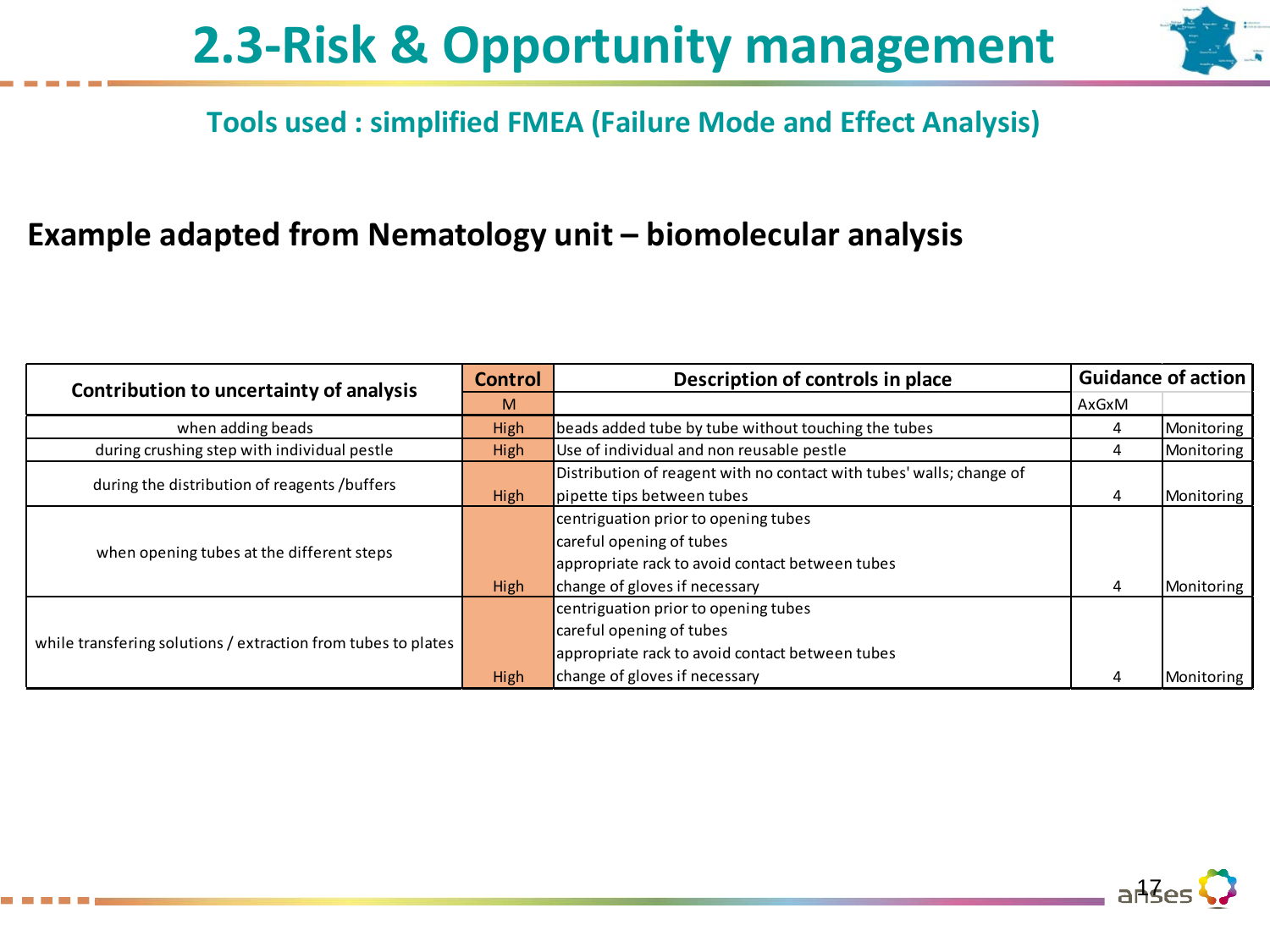# **2.4-Control of data and information systems**

- **Description of the information systems: Computer mapping / List of softwares & firmwares used / monitoring of the versions (software / firmware)**
- **Control of information systems: validation of computer tools / traceability of verification in case of software upgrades**
- **Data securing: Confidentiality / protection against intrusion / computer backup / test of data recovery**

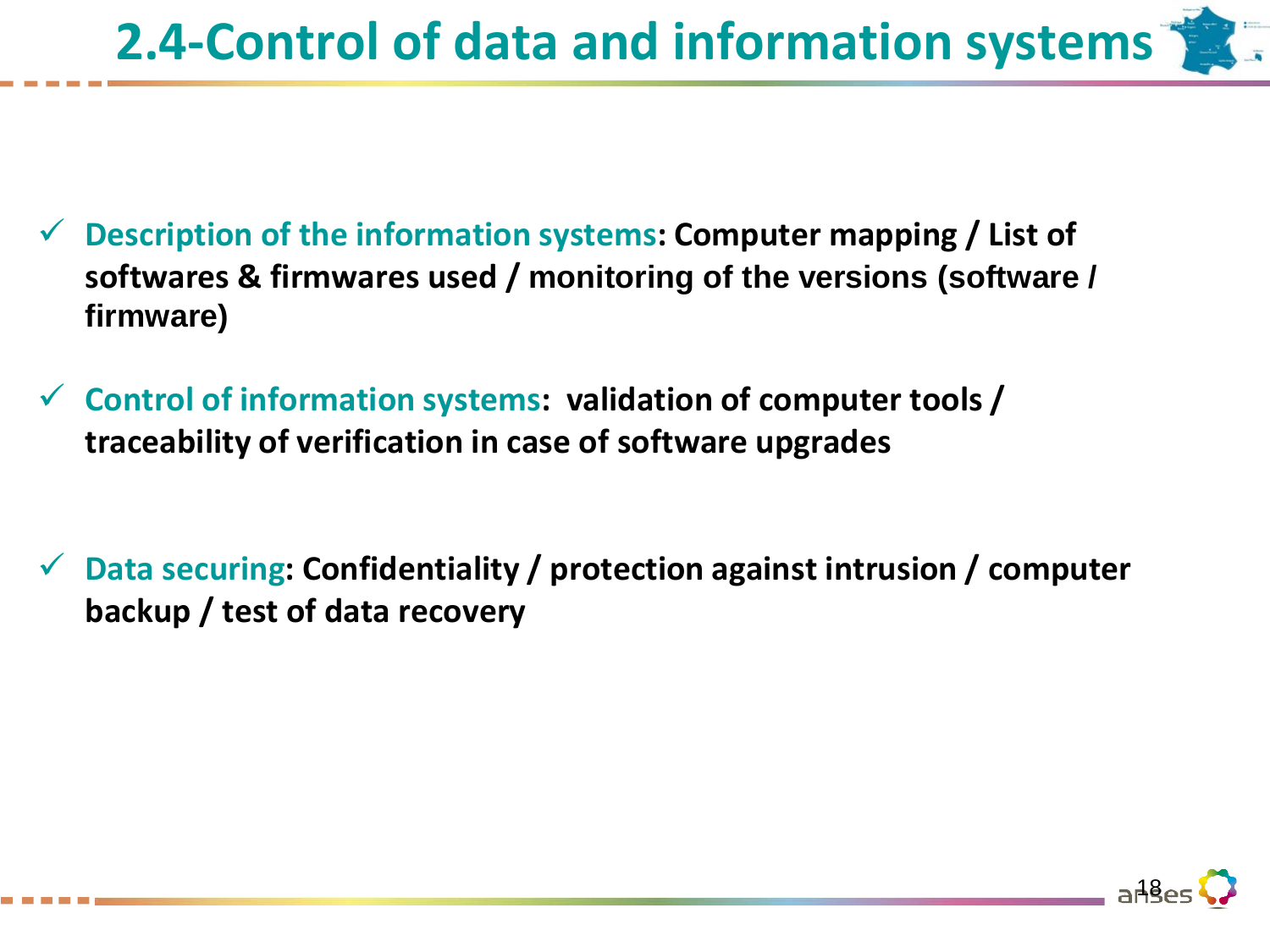## **2.5-Complaints**



19

**The new ISO 17025 requires :** 

**-a description of the complaints handling process to be available to any interested party upon request**

**-the outcomes to be communicated to the complainant to be made by, or reviewed and approved by, individual(s) not involved in the original laboratory activities in question**

**=> Creation of a specific procedure + a recording for the management of complaints**

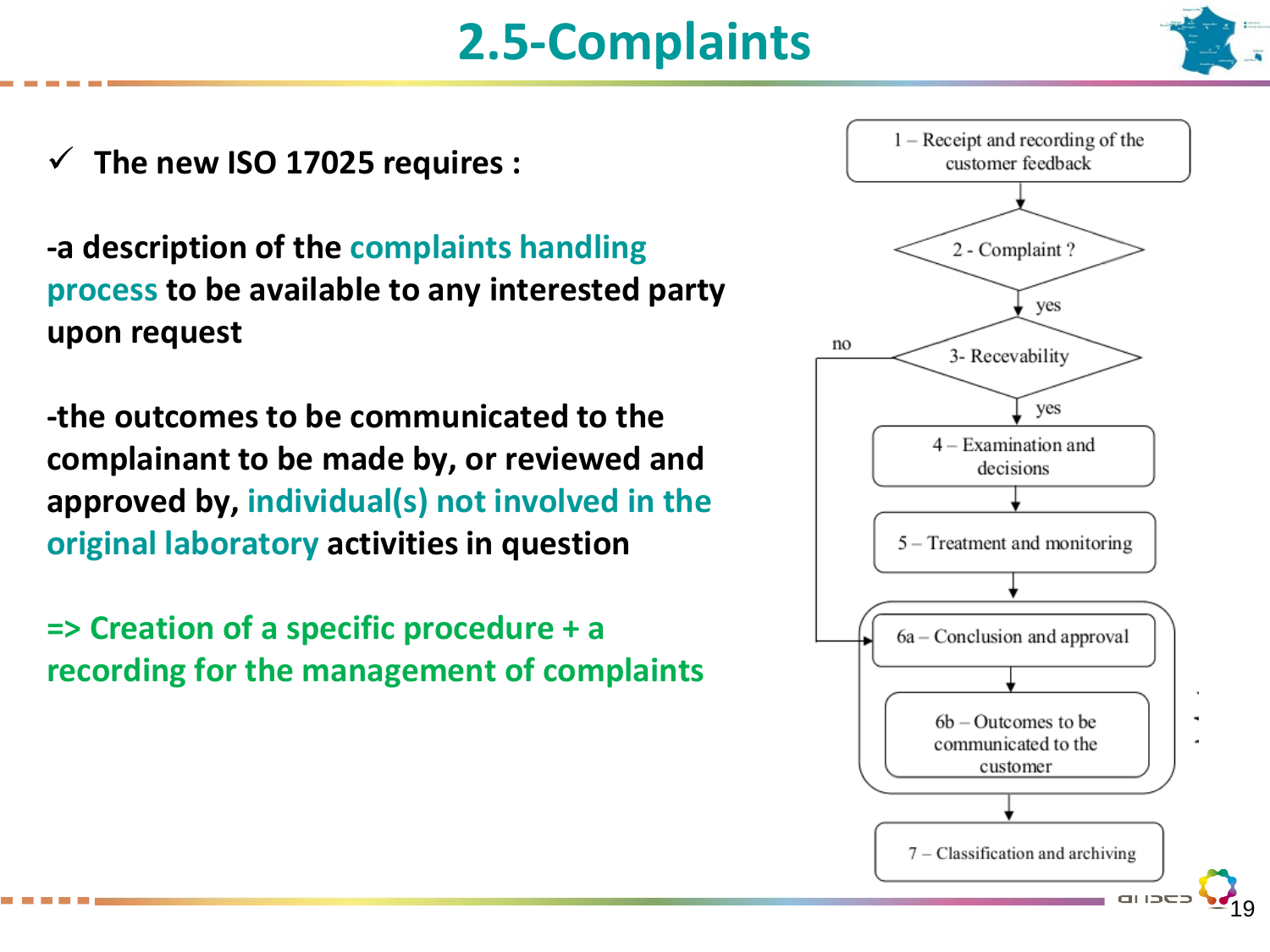



- **Examples of implementation of ISO 17025: 2017 in several QA systems**
- **No non compliance identified for 3 QA systems evaluated so far**